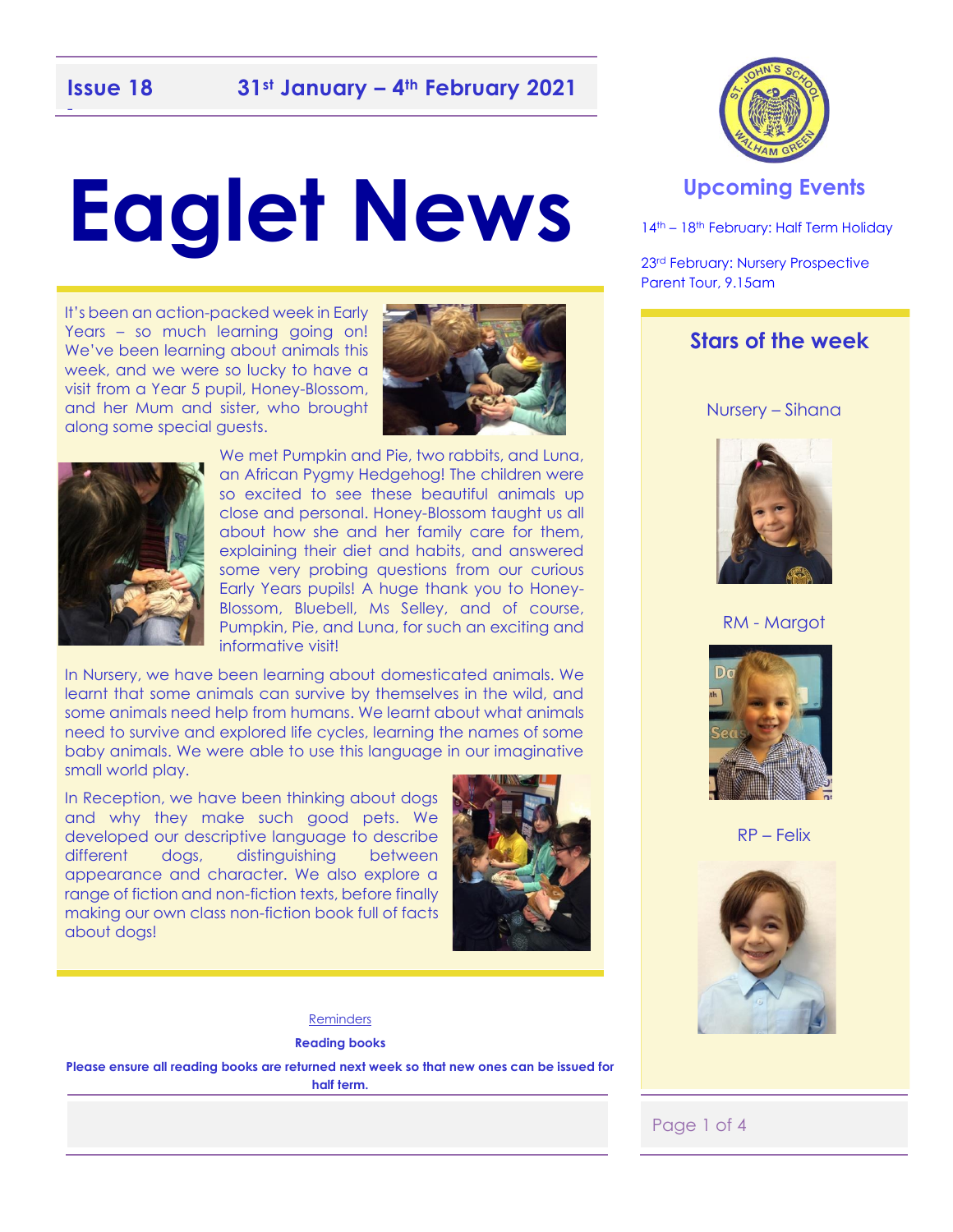

## **Our learning**

**This week in pictures**



*Reception loved turning their classrooms into dog shelters this week, complete with a vets, grooming parlour, and dog show, with handmade rosettes for the winning dogs!* 

#### **Next week**

Personal, Social and Emotional Development We will be developing our confidence to try new things as we enjoy a drama workshop all about safari! Communication, Language and Literacy We will be exploring texts about wild animals with different settings, including jungle and grassland. **Mathematics** We will continue to explore addition and subtraction with numbers to fifteen. **Understanding of the World We will continue our learning about animals, focusing on wild animals, particularly safari animals**. **Expressive Art and Design We will be exploring print and looking at different animal prints and patterns.** 









#### Page 2 of 4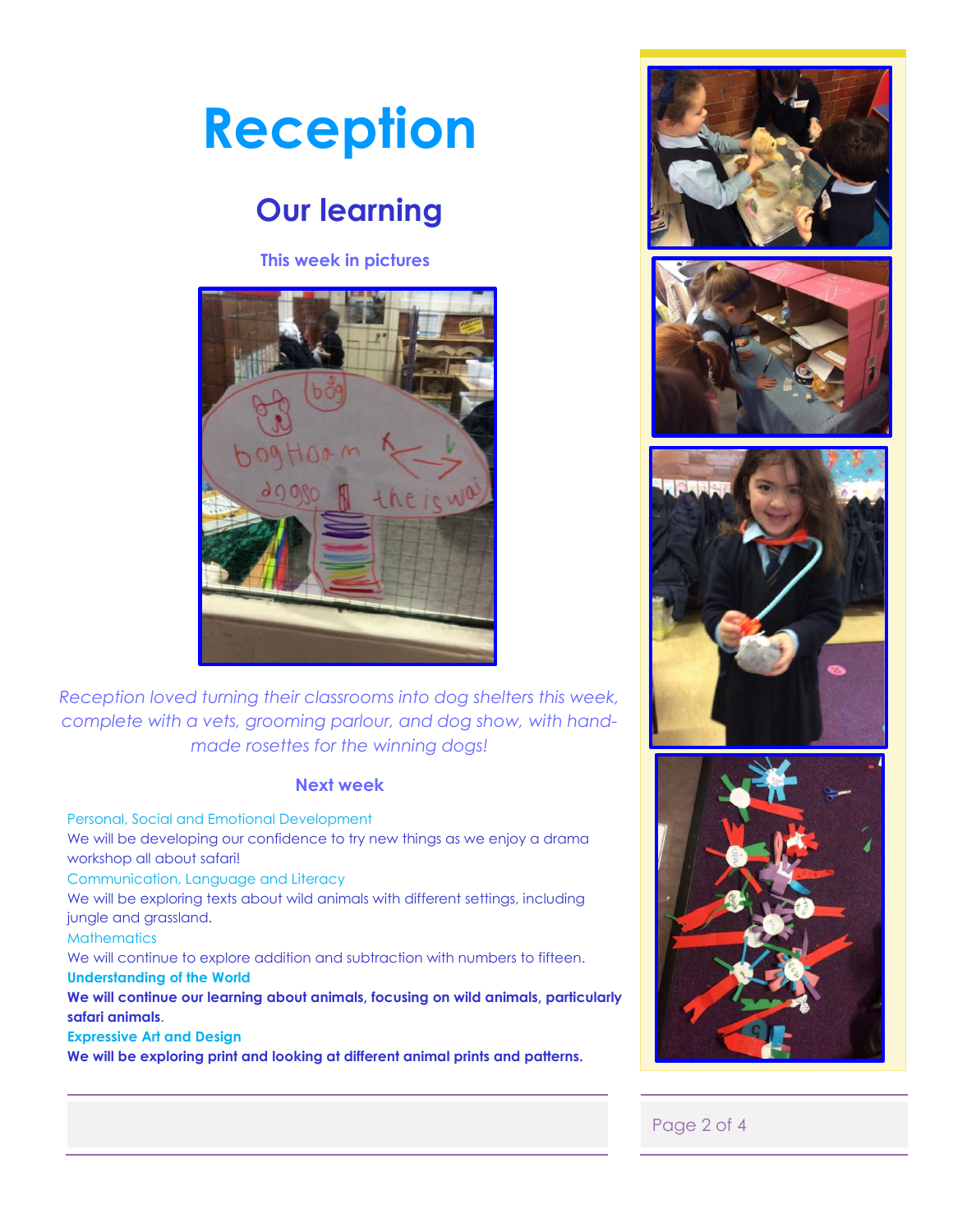

### **Our learning**

**This week in pictures**



*Nursery have been using newly acquired vocabulary related to animal babies in their imaginative play.* 

#### **Next week**

Personal, Social and Emotional Development We will talk about how to stay safe within our class room; understanding the importance of rules. Communication, Language and Literacy We will be exploring a range of non - fiction books to find out more about animals from around the world, learning interesting facts. In Phonics we will continue to learn our single letter sounds. **Mathematics** We will consolidate our understanding of 2D shapes. We will discuss their properties and compare shapes. Understanding of the World We will be begin to understand that there are different countries in the world and talk about the different animals that are found. Expressive Art and Design We will be looking at the skill of print; recognising prints and creating our own.







#### Page 3 of 4